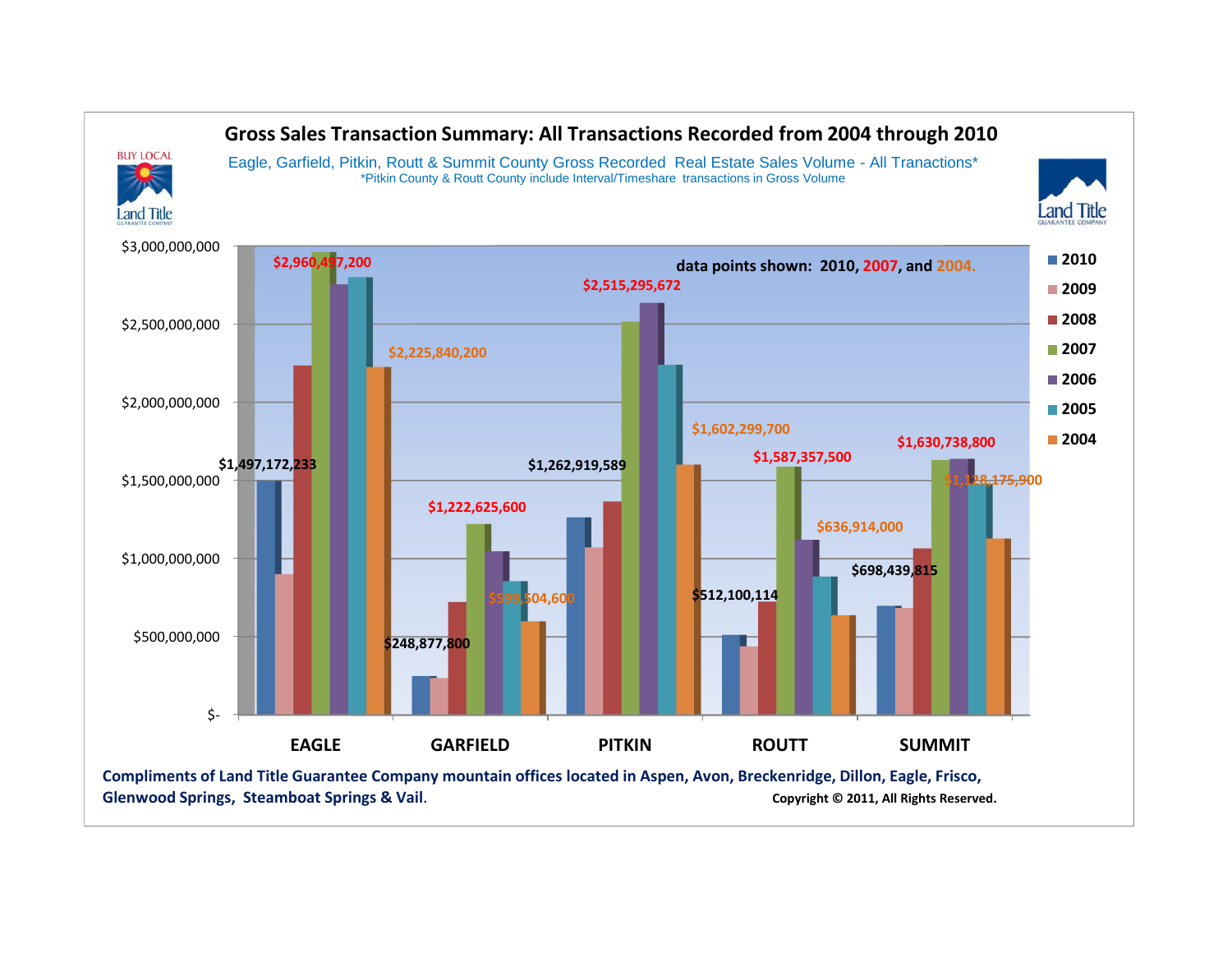



**Compliments of Land Title Guarantee Company Mountain offices located in Aspen, Avon, [Breckenridge,](http://www.luckymountainhome.com/breckenridge_real_estate/) Dillon, Eagle, Frisco, Glenwood**  Springs, Steamboat Springs & Vail. **Communist Constructs Constructs Constructs** Copyright © 2011, All Rights Reserved.

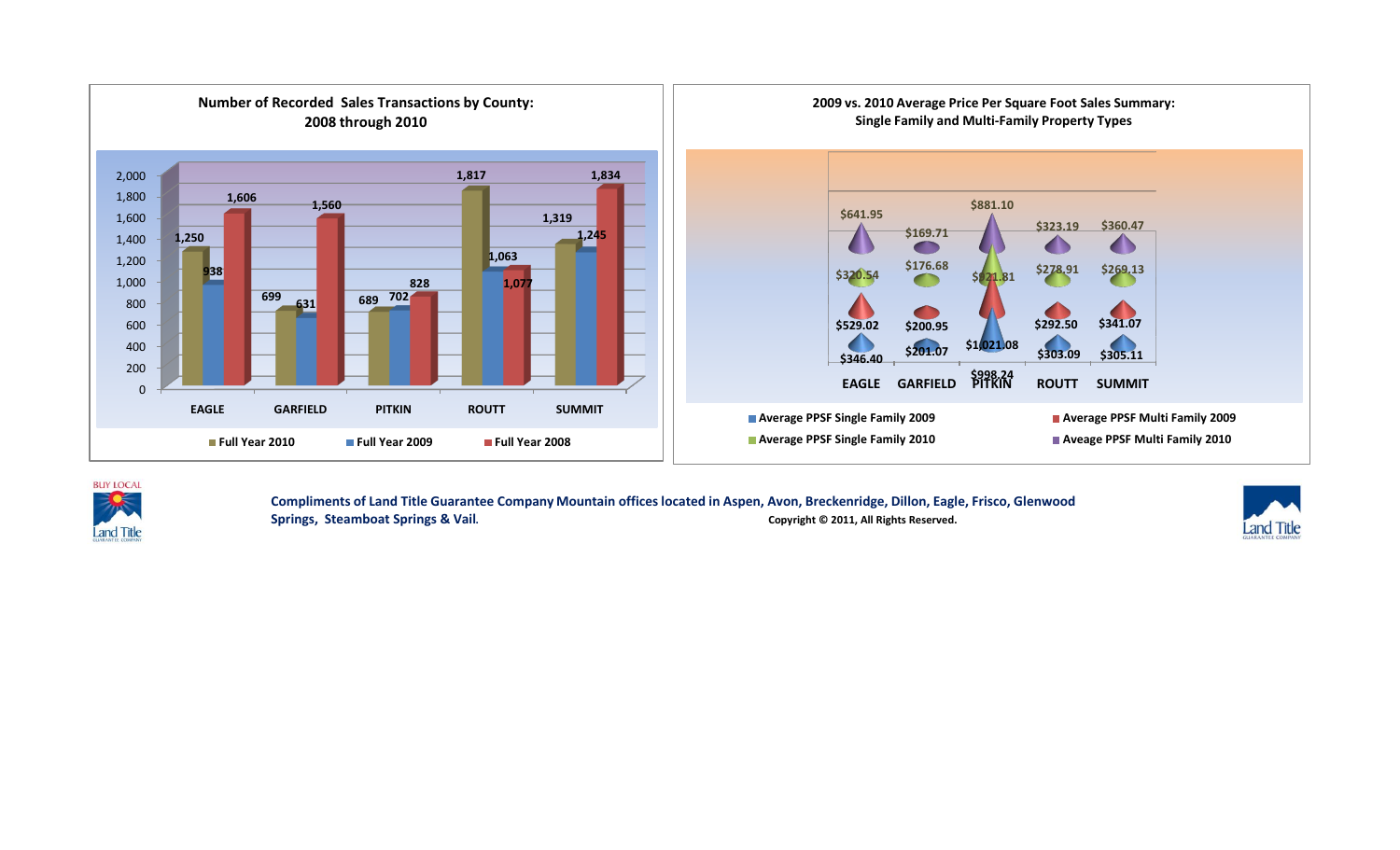



**Compliments of Land Title Guarantee Company Mountain offices located in Aspen, Avon, Breckenridge, [Dillon](http://www.luckymountainhome.com/dillon_real_estate/), Eagle, Frisco, Glenwood**  Springs, Steamboat Springs & Vail. **Communist Constructs Constructs Constructs** Copyright © 2011, All Rights Reserved.

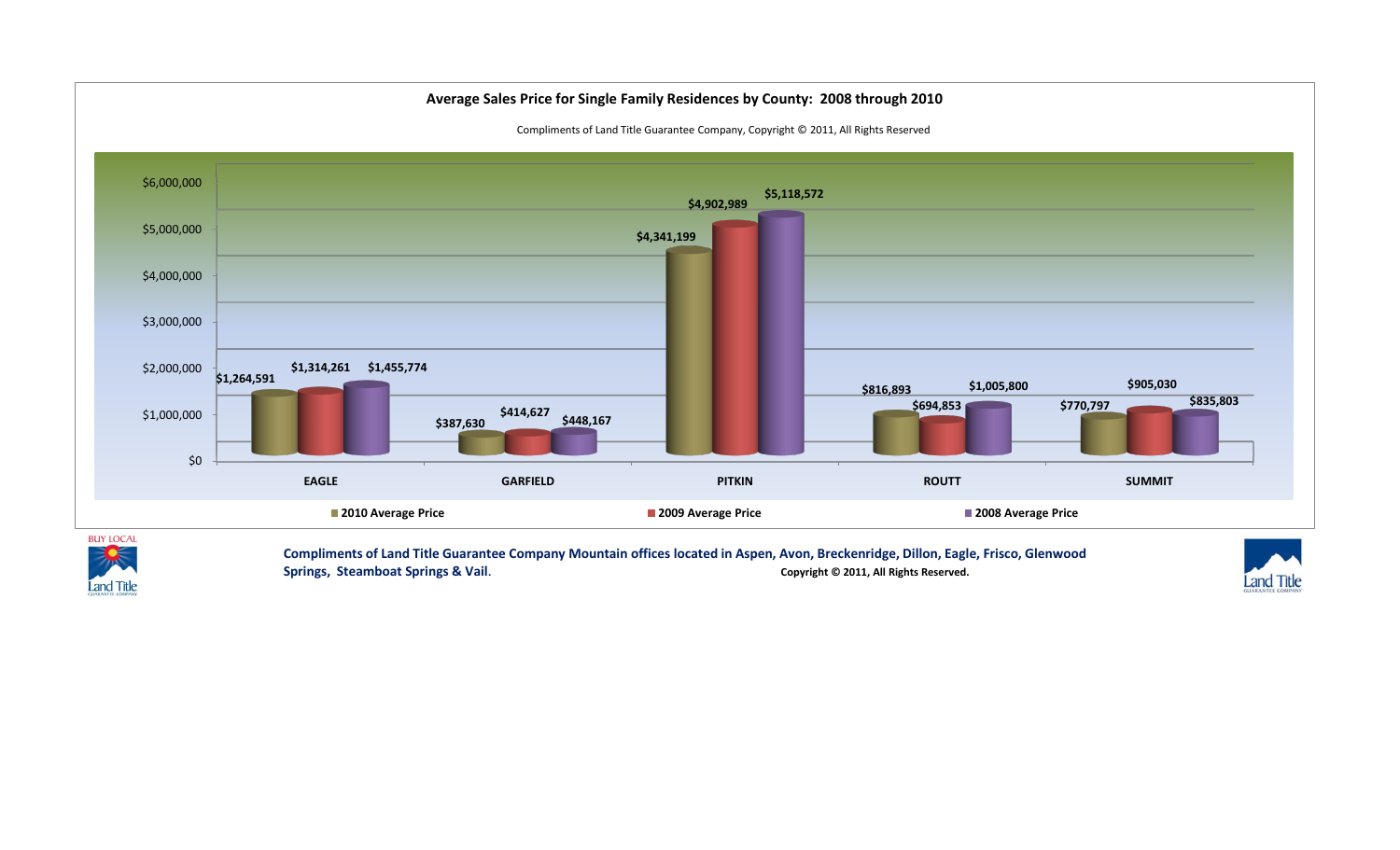



**Compliments of Land Title Guarantee Company Mountain offices located in Aspen, Avon, Breckenridge, Dillon, Eagle, [Frisco,](http://www.luckymountainhome.com/frisco_real_estate/) Glenwood Springs, Steamboat Springs & Vail.** Copyright © 2011, All Rights Reserved.

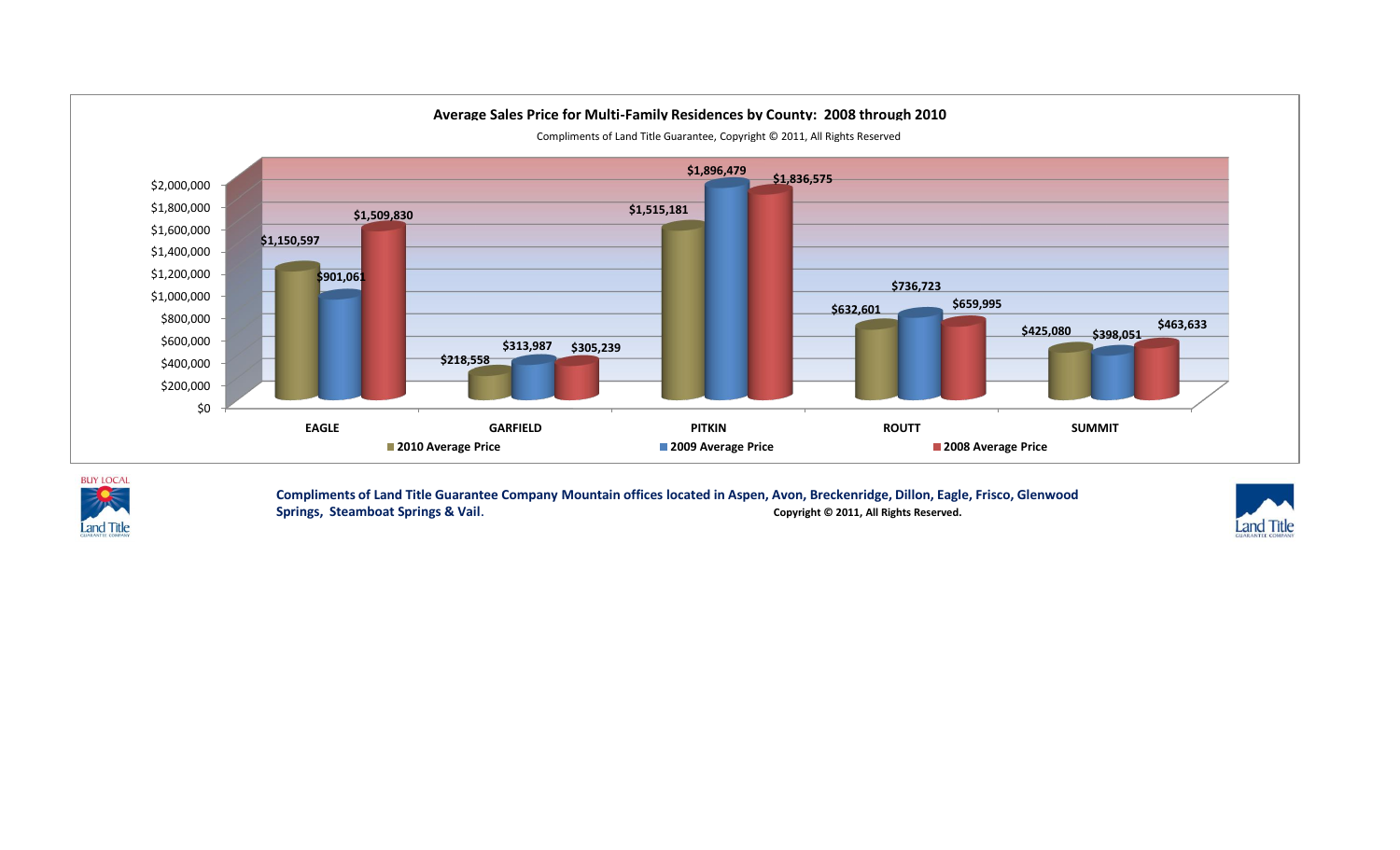| Number of Transactions: % Overall number of transactions shows each county's percentage of the total gross volume transacted. |                 |                            |                 |                            |                           |  |  |  |  |  |  |  |  |
|-------------------------------------------------------------------------------------------------------------------------------|-----------------|----------------------------|-----------------|----------------------------|---------------------------|--|--|--|--|--|--|--|--|
| County:                                                                                                                       | $#$ Trans. 2010 | % Overall # Trans.<br>2010 | $#$ Trans. 2009 | % Overall # Trans.<br>2009 | % Change 2010 vs.<br>2009 |  |  |  |  |  |  |  |  |
| <b>EAGLE</b>                                                                                                                  | 1.250           | 21.65%                     | 938             | 20.48%                     | 33.26%                    |  |  |  |  |  |  |  |  |
| <b>GARFIELD</b>                                                                                                               | 699             | 12.11%                     | 631             | 13.78%                     | 10.78%                    |  |  |  |  |  |  |  |  |
| PITKIN                                                                                                                        | 689             | 11.93%                     | 702             | 15.33%                     | $-1.85%$                  |  |  |  |  |  |  |  |  |
| <b>ROUTT</b>                                                                                                                  | 1,817           | 31.47%                     | 1,063           | 23.21%                     | 70.93%                    |  |  |  |  |  |  |  |  |
| <b>SUMMIT</b>                                                                                                                 | 1,319           | 22.84%                     | 1.245           | 27.19%                     | 5.94%                     |  |  |  |  |  |  |  |  |
| <b>Grand Total:</b>                                                                                                           | 5.774           | 100.00%                    | 4.579           | 100.00%                    | 26.10%                    |  |  |  |  |  |  |  |  |

*\*Routt County and Pitkin County Transactions include Interval/Timeshare Recordings for 2010 & 2009. See your Individual County Breakdowns for additional clarification.*

| Single Family Average Price Index: % Gross number of Transactions shows the percentage of Gross Volume accounted for by Single Family Sales. |                    |                                    |                |                          |                    |              |                          |                           |  |  |  |  |  |
|----------------------------------------------------------------------------------------------------------------------------------------------|--------------------|------------------------------------|----------------|--------------------------|--------------------|--------------|--------------------------|---------------------------|--|--|--|--|--|
| County:                                                                                                                                      | Average Price 2010 | <b>Average Price Rank:</b><br>2010 | $#$ Trans 2010 | $\%$ Gross # Trans: 2010 | Average Price 2009 | # Trans 2009 | $\%$ Gross # Trans: 2009 | % Change 2010 vs.<br>2009 |  |  |  |  |  |
| <b>EAGLE</b>                                                                                                                                 | \$1,264,591        |                                    | 428            | 34.24%                   | \$1,314,261        | 238          | 25.37%                   | $-3.78%$                  |  |  |  |  |  |
| <b>GARFIELD</b>                                                                                                                              | \$387,630          |                                    | 461            | 65.95%                   | \$414,627          | 264          | 41.84%                   | $-6.51%$                  |  |  |  |  |  |
| PITKIN                                                                                                                                       | \$4,341,199        |                                    | 143            | 20.75%                   | \$4,902,989        |              | 10.40%                   | $-11.46%$                 |  |  |  |  |  |
| <b>ROUTT</b>                                                                                                                                 | \$816,893          |                                    | 192            | 10.57%                   | \$694,853          | 109          | 10.25%                   | 17.56%                    |  |  |  |  |  |
| <b>SUMMIT</b>                                                                                                                                | \$770.797          |                                    | 415            | 31.46%                   | \$905,030          | 242          | 19.44%                   | $-14.83%$                 |  |  |  |  |  |

| Multi Family Average Price Index: % Gross number of Transactions shows the percentage of Gross Voume accounted for Multi-Family Sales |                    |                             |                |                          |                    |                |                          |                           |  |  |  |  |  |
|---------------------------------------------------------------------------------------------------------------------------------------|--------------------|-----------------------------|----------------|--------------------------|--------------------|----------------|--------------------------|---------------------------|--|--|--|--|--|
| County:                                                                                                                               | Average Price 2010 | Average Price Rank:<br>2010 | $#$ Trans 2010 | $\%$ Gross # Trans: 2010 | Average Price 2009 | $#$ Trans 2009 | $\%$ Gross # Trans: 2009 | % Change 2010 vs.<br>2009 |  |  |  |  |  |
| <b>EAGLE</b>                                                                                                                          | \$1,150,597        |                             | 599            | 47.92%                   | \$901.061          | 238            | 25.37%                   | 27.69%                    |  |  |  |  |  |
| <b>GARFIELD</b>                                                                                                                       | \$218,558          |                             | 66             | 9.44%                    | \$313,987          |                | 10.14%                   | $-30.39%$                 |  |  |  |  |  |
| <b>PITKIN</b>                                                                                                                         | \$1,515,181        |                             | 153            | 22.21%                   | \$1,896,479        |                | 12.82%                   | $-20.11%$                 |  |  |  |  |  |
| <b>ROUTT</b>                                                                                                                          | \$632,601          |                             | 293            | 16.13%                   | \$736.723          | 121            | 11.38%                   | $-14.13%$                 |  |  |  |  |  |
| <b>SUMMIT</b>                                                                                                                         | \$425,080          |                             | 691            | 52.39%                   | \$398,051          | 385            | 30.92%                   | 6.79%                     |  |  |  |  |  |

## Single Family & Multi Family Average Price Per Square Foot Comparison

| County:         | 2010 Average Single<br><b>Family PPSF</b> | 2010 Average Multi<br><b>Family PPSF</b> | 2009 Average Single<br><b>Family PPSF</b> | 2009 Average Multi<br><b>Family PPSF</b> | % Change 2010 vs. 2009<br><b>Single Family PPSF</b> | % Change 2010 vs.<br>2009<br><b>Multi Family</b><br><b>PPSF</b> |
|-----------------|-------------------------------------------|------------------------------------------|-------------------------------------------|------------------------------------------|-----------------------------------------------------|-----------------------------------------------------------------|
| <b>EAGLE</b>    | \$320.54                                  | \$641.95                                 | \$346.40                                  | \$529.02                                 | $-7.47%$                                            | 21.35%                                                          |
| <b>GARFIELD</b> | \$176.68                                  | \$169.71                                 | \$201.07                                  | \$200.95                                 | $-12.13%$                                           | $-15.55%$                                                       |
| PITKIN          | \$921.81                                  | \$881.10                                 | \$998.24                                  | \$1,021.08                               | $-7.66%$                                            | $-13.71%$                                                       |
| ROUTT           | \$278.91                                  | \$323.19                                 | \$303.09                                  | \$292.50                                 | $-7.98%$                                            | 10.49%                                                          |
| <b>SUMMIT</b>   | \$269.13                                  | \$360.47                                 | \$305.11                                  | \$341.07                                 | $-11.79%$                                           | 5.69%                                                           |

| Number of Bank Sales Transactions |                      |                    |                      |                    |                       |  |  |  |  |  |  |  |
|-----------------------------------|----------------------|--------------------|----------------------|--------------------|-----------------------|--|--|--|--|--|--|--|
|                                   |                      | % Overall # Trans. |                      | % Overall # Trans. | $%$ Change $2010$ vs. |  |  |  |  |  |  |  |
| County:                           | $#$ Bank Trans. 2010 | 2010               | $#$ Bank Trans. 2009 | 2009               | 2009                  |  |  |  |  |  |  |  |
| <b>EAGLE</b>                      | 103                  | 8.24%              | 17                   | 1.81%              | 505.88%               |  |  |  |  |  |  |  |
| <b>GARFIELD</b>                   | 134                  | 19.17%             | 23                   | 3.65%              | 482.61%               |  |  |  |  |  |  |  |
| <b>PITKIN</b>                     | 13                   | 1.89%              |                      | 0.85%              | 116.67%               |  |  |  |  |  |  |  |
| <b>ROUTT</b>                      | 83                   | 4.57%              | 21                   | 1.98%              | 295.24%               |  |  |  |  |  |  |  |
| <b>SUMMIT</b>                     | 50                   | 3.79%              | 14                   | 1.12%              | 257.14%               |  |  |  |  |  |  |  |
| <b>Grand Total:</b>               | 383                  | 6.63%              | 81                   | 1.77%              | 372.84%               |  |  |  |  |  |  |  |

*RED TEXT SHOWS A DECLINE VS. THE PREVIOUS ENTRY - GREEN TEXT SHOWS A RISE VS. THE PREVIOUS ENTRY:*

|                 | New Construction Sales Volume - All Property Types: Calculated by Gross Volume |                            |                                   |                                       |                            |                                   |                           |  |  |  |  |  |  |  |
|-----------------|--------------------------------------------------------------------------------|----------------------------|-----------------------------------|---------------------------------------|----------------------------|-----------------------------------|---------------------------|--|--|--|--|--|--|--|
| County:         | Gross Sales New Const.<br>2010                                                 | # Trans New Const:<br>2010 | % Gross Volume All<br>Sales: 2010 | <b>Gross Sales New Const.</b><br>2009 | # Trans New Const:<br>2009 | % Gross Volume<br>All Sales: 2009 | % Change 2009 vs.<br>2010 |  |  |  |  |  |  |  |
| <b>EAGLE</b>    | \$471.031.150                                                                  | 219                        | 31.46%                            | \$230.993.194                         | 174                        | 25.71%                            | 103.92%                   |  |  |  |  |  |  |  |
| <b>GARFIELD</b> | \$40,281,800                                                                   | 101                        | 16.19%                            | \$47,168,400                          | 108                        | 19.97%                            | $-14.60%$                 |  |  |  |  |  |  |  |
| <b>PITKIN</b>   | \$159,441.390                                                                  | 22                         | 12.62%                            | \$251,641,488                         | 45                         | 23.46%                            | $-36.64%$                 |  |  |  |  |  |  |  |
| <b>ROUTT</b>    | \$125,782,200                                                                  | 144                        | 24.56%                            | \$113,078,100                         | 118                        | 25.71%                            | 11.23%                    |  |  |  |  |  |  |  |
| <b>SUMMIT</b>   | \$131,317,000                                                                  | 118                        | 18.80%                            | \$175,603,400                         | 172                        | 25.71%                            | $-25.22%$                 |  |  |  |  |  |  |  |
| Crand Total     | \$927,853,540                                                                  | 604                        | 21.99%                            | \$818,484,582                         | 617                        | 24 58%                            | 13.36%                    |  |  |  |  |  |  |  |

Grand Total: **1998** 13.36% 13.36% 13.36% 13.36% 13.36% 13.36% 13.36% 13.36% 13.36% 13.36% 13.36% 13.36% 13.36% 13.36% 13.36% 13.36% 13.36% 13.36% 13.36% 13.36% 13.36% 13.36% 13.36% 13.36% 13.36% 13.36% 13.36% 13.36% 13.36%



Г